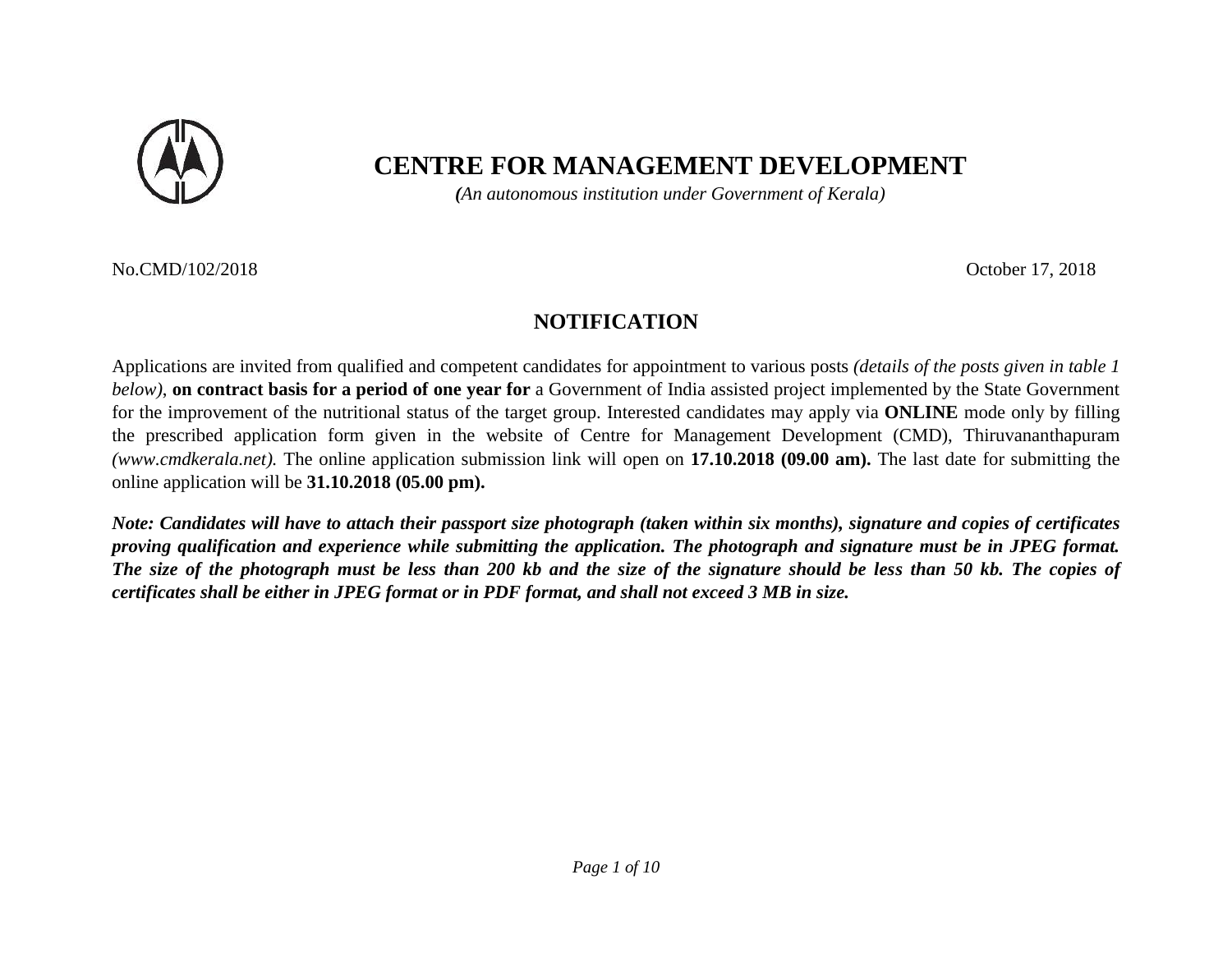## **DETAILS OF POSTS**

The details regarding the qualification and experience required, number of vacancies at state/district/block level, remuneration, etc., are given in the table below.

# **A. State Project Management Unit – Headquarters** *(Thiruvananthapuram)*

| Code<br>No. | <b>Position</b>                              | Qualification                             | <b>Experience</b>                                                     | Age limit<br>(as on 01/09/2018) | <b>Remuneration</b><br>(in Rs. per |
|-------------|----------------------------------------------|-------------------------------------------|-----------------------------------------------------------------------|---------------------------------|------------------------------------|
|             |                                              |                                           |                                                                       |                                 | month)                             |
| 101         | Consultant                                   | <b>Essential</b>                          | <b>Essential</b>                                                      | 35 years                        | Rs. 60,000/-                       |
|             | (Planning,                                   | PG Degree/Diploma in<br>$\mathbf{i}$ .    | i. At least 3 years' experience in IT/ICT                             |                                 |                                    |
|             | <b>Monitoring and</b><br><b>Evaluation</b> ) | Management/Computer                       | systems implementation and analysis.                                  |                                 | Annual                             |
|             |                                              | Applications/Computer                     | ii. Project management experience.                                    |                                 | increase @ 3%                      |
|             |                                              | Science or B.Tech./B.E. in                | iii. Extensive experience in development                              |                                 | of                                 |
|             | ( <i>No. of posts - 01</i> )                 | <b>IT/Computer Engineering</b>            | and implementation of web based                                       |                                 | remuneration.                      |
|             |                                              | or PG in Science with                     | applications and mobile applications                                  |                                 | subject to                         |
|             |                                              | formal training on                        | and demonstrated knowledge and                                        |                                 | performance of                     |
|             |                                              | IT/Computer with at least                 | proficiency in M&E methodologies.                                     |                                 | the Consultant.                    |
|             |                                              | 55 % marks.                               | iv. Experience of working with                                        |                                 |                                    |
|             |                                              | ii.<br>Excellent oral and written         | Government/Government                                                 |                                 |                                    |
|             |                                              | communication skills in                   | organizations/Government Projects.                                    |                                 |                                    |
|             |                                              | English and conversant in                 |                                                                       |                                 |                                    |
|             |                                              | the local language.                       | <b>Desirable</b>                                                      |                                 |                                    |
|             |                                              | iii. Good computer skills.                | i. 5 years of experience in IT system<br>implementation and analysis. |                                 |                                    |
|             |                                              | <b>Desirable</b>                          | ii. Experience in managing large scale                                |                                 |                                    |
|             |                                              | Knowledge of statistical<br>i.            | technology implementation in                                          |                                 |                                    |
|             |                                              | software packages (e.g.                   | Government.                                                           |                                 |                                    |
|             |                                              | SPSS, STATA, etc.).                       | iii. Experience in implementation of                                  |                                 |                                    |
|             |                                              | Knowledge of Project<br>$\overline{11}$ . | mobile technology for community                                       |                                 |                                    |
|             |                                              | Management techniques.                    | health or nutrition (m-health)                                        |                                 |                                    |
|             |                                              |                                           | programmes.                                                           |                                 |                                    |
|             |                                              |                                           |                                                                       |                                 |                                    |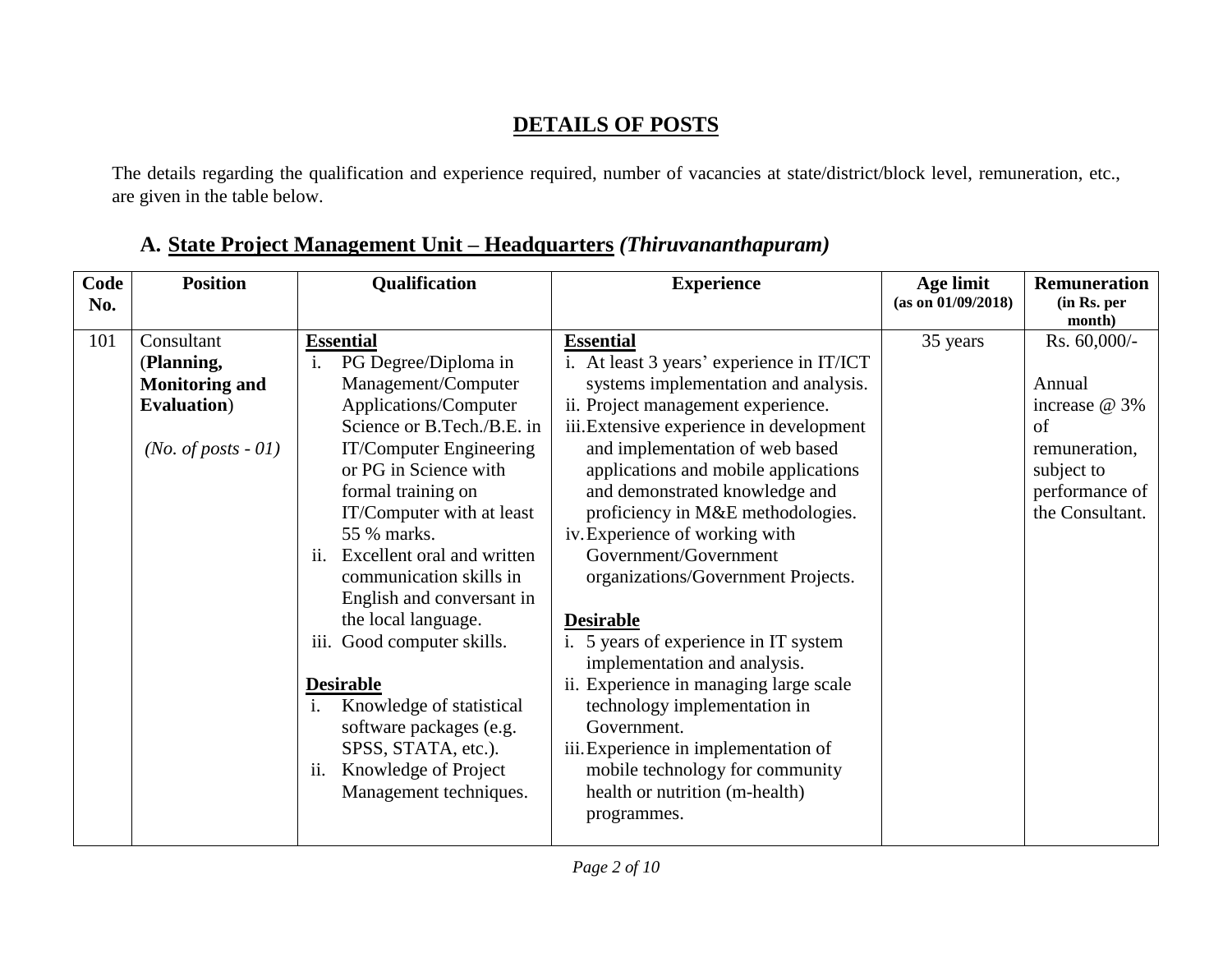| Code | <b>Position</b>                                                      | Qualification                                                                                                                                                                                                                                                                                                                                                                                  | <b>Experience</b>                                                                                                                                                                                                                                                                                                                                                                                                                                                                                                                                                                                                                                                                                          | Age limit          | <b>Remuneration</b>                                                                                                         |
|------|----------------------------------------------------------------------|------------------------------------------------------------------------------------------------------------------------------------------------------------------------------------------------------------------------------------------------------------------------------------------------------------------------------------------------------------------------------------------------|------------------------------------------------------------------------------------------------------------------------------------------------------------------------------------------------------------------------------------------------------------------------------------------------------------------------------------------------------------------------------------------------------------------------------------------------------------------------------------------------------------------------------------------------------------------------------------------------------------------------------------------------------------------------------------------------------------|--------------------|-----------------------------------------------------------------------------------------------------------------------------|
| No.  |                                                                      |                                                                                                                                                                                                                                                                                                                                                                                                |                                                                                                                                                                                                                                                                                                                                                                                                                                                                                                                                                                                                                                                                                                            | (as on 01/09/2018) | (in Rs. per                                                                                                                 |
| 102  | Consultant (Health<br>and Nutrition)<br>( <i>No. of posts - 01</i> ) | <b>Essential</b><br>PG Degree in Nutrition/<br>i.<br>Public Health/Community<br>Medicine with at least<br>55% marks.<br>ii. Expertise in MS Office<br>including Word, Excel<br>and PowerPoint.<br>iii. Excellent oral and written<br>communication skills in<br>English and ability to<br>converse in local<br>language.<br><b>Desirable</b><br>Knowledge of Project<br>Management techniques. | <b>Essential</b><br>i. At least 3 years' experience in<br>planning, implementation and<br>monitoring of nutrition programmes<br>/similar government programmes.<br>ii. For applicants with Ph.D. (in<br>Nutrition related subjects), 3 years of<br>Doctoral time would be counted as<br>3 years of experience.<br>iii. Good understanding of decentralised<br>planning and supportive supervision.<br>iv. Experience of working with<br>Government/Government<br>organisations/inter-organisations.<br><b>Desirable</b><br>i. 5 years of experience working in<br>Nutrition/Public Health/Social<br>development programmes.<br>ii. In-depth knowledge of key nutrition<br>issues and nutrition programmes. | 35 years           | month)<br>Rs. 60,000/-<br>Annual<br>increase @ 3%<br>of<br>remuneration,<br>subject to<br>performance of<br>the Consultant. |
| 103  | Consultant<br>(Financial                                             | <b>Essential</b><br>CA/CS/CMA (CWA) or<br>i.                                                                                                                                                                                                                                                                                                                                                   | <b>Essential</b><br>i. At least 3 years' post qualification                                                                                                                                                                                                                                                                                                                                                                                                                                                                                                                                                                                                                                                | 35 years           | Rs. 60,000/-                                                                                                                |
|      | <b>Management</b> )                                                  | MBA (Finance) from                                                                                                                                                                                                                                                                                                                                                                             | experience out of which 1 year                                                                                                                                                                                                                                                                                                                                                                                                                                                                                                                                                                                                                                                                             |                    | Annual                                                                                                                      |
|      |                                                                      | reputed institution with at                                                                                                                                                                                                                                                                                                                                                                    | should be in Government/                                                                                                                                                                                                                                                                                                                                                                                                                                                                                                                                                                                                                                                                                   |                    | increase @ 3%                                                                                                               |
|      | ( <i>No. of posts - 01</i> )                                         | least 55 % marks.                                                                                                                                                                                                                                                                                                                                                                              | PSU/International Donor agencies.                                                                                                                                                                                                                                                                                                                                                                                                                                                                                                                                                                                                                                                                          |                    | $\sigma$ f                                                                                                                  |
|      |                                                                      | Expertise in MS Office<br>ii.                                                                                                                                                                                                                                                                                                                                                                  | ii. Exposure to budgeting, audit and                                                                                                                                                                                                                                                                                                                                                                                                                                                                                                                                                                                                                                                                       |                    | remuneration,                                                                                                               |
|      |                                                                      | including Word, Excel<br>and PowerPoint.                                                                                                                                                                                                                                                                                                                                                       | treasury functions.<br>iii. Knowledge of state budgetary,                                                                                                                                                                                                                                                                                                                                                                                                                                                                                                                                                                                                                                                  |                    | subject to<br>performance of                                                                                                |
|      |                                                                      | iii. Expertise in double entry                                                                                                                                                                                                                                                                                                                                                                 | treasury and finance rules.                                                                                                                                                                                                                                                                                                                                                                                                                                                                                                                                                                                                                                                                                |                    | the Consultant.                                                                                                             |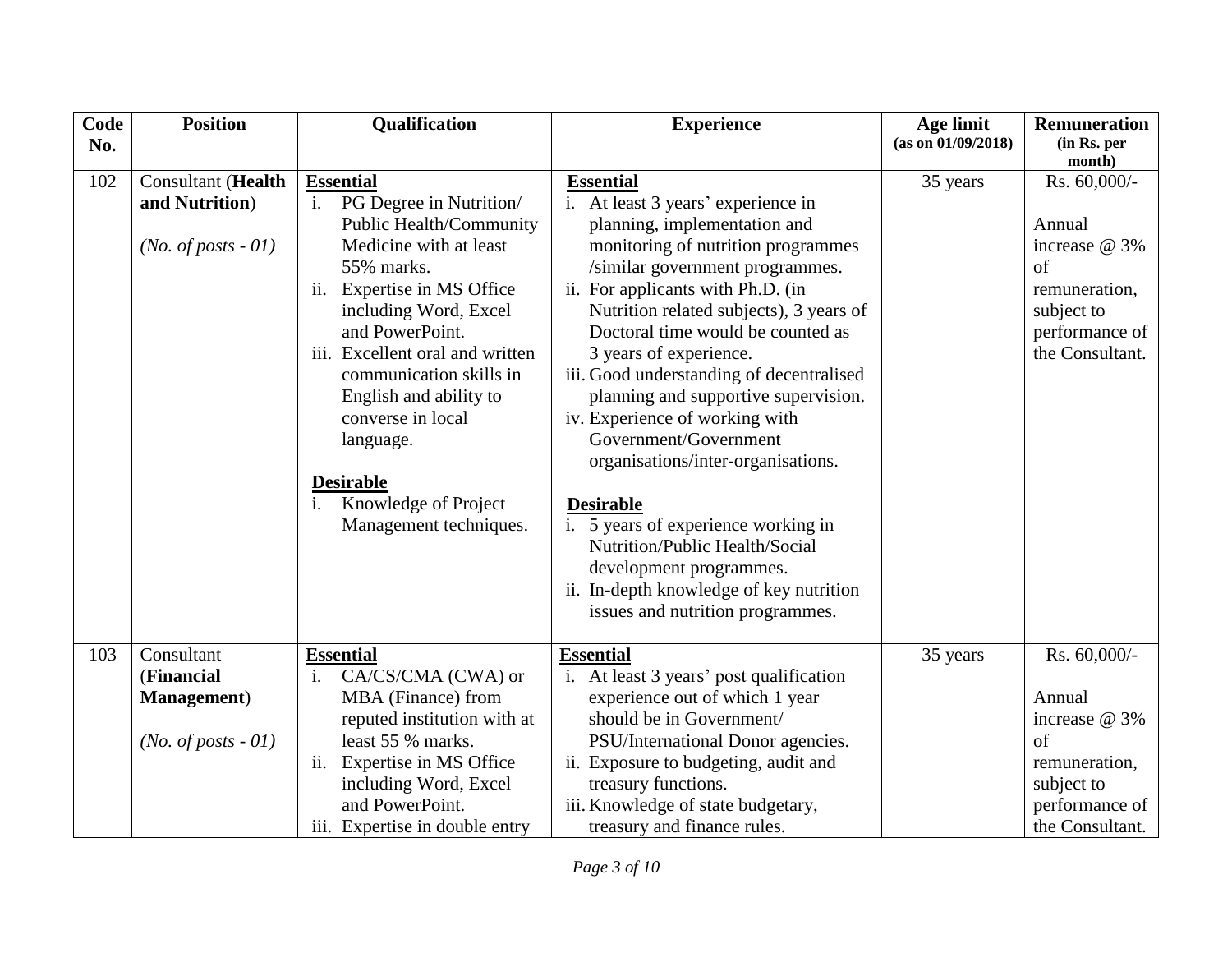| Code | <b>Position</b>                                                               | Qualification                                                                                                                                                                                                                                                                                                                                                                                                                     | <b>Experience</b>                                                                                                                                                                                                                                                                                                                                                                                                                                                                                                                                | Age limit          | <b>Remuneration</b>                                                                                                       |
|------|-------------------------------------------------------------------------------|-----------------------------------------------------------------------------------------------------------------------------------------------------------------------------------------------------------------------------------------------------------------------------------------------------------------------------------------------------------------------------------------------------------------------------------|--------------------------------------------------------------------------------------------------------------------------------------------------------------------------------------------------------------------------------------------------------------------------------------------------------------------------------------------------------------------------------------------------------------------------------------------------------------------------------------------------------------------------------------------------|--------------------|---------------------------------------------------------------------------------------------------------------------------|
| No.  |                                                                               |                                                                                                                                                                                                                                                                                                                                                                                                                                   |                                                                                                                                                                                                                                                                                                                                                                                                                                                                                                                                                  | (as on 01/09/2018) | (in Rs. per<br>month)                                                                                                     |
|      |                                                                               | book keeping.<br>iv. Knowledge in accounting<br>packages such as Tally.                                                                                                                                                                                                                                                                                                                                                           | <b>Desirable</b><br>i. 5 years of experience in finance<br>management.<br>ii. In-depth knowledge and expertise in<br>financial management, internal<br>controls/systems development &<br>implementation, government treasury<br>accounting, auditing & reporting,<br>taxation, general management and<br>ability to resolve problems or<br>situations that requires the exercising<br>of good judgement.                                                                                                                                         |                    |                                                                                                                           |
| 104  | Consultant<br>(Capacity<br>Building $& BCC$ )<br>( <i>No. of posts - 01</i> ) | <b>Essential</b><br>PG degree in Social<br>Sciences/Health<br><b>Communication/Mass</b><br>Communication/Rural<br>Development that includes<br>courses on<br>training/capacity building<br>management in<br>nutrition/public health<br>with at least 55% marks.<br>ii. Expertise in MS Office<br>including Word, Excel<br>and PowerPoint.<br>iii. Excellent oral and written<br>communication skills in<br>English and ability to | <b>Essential</b><br>i. At least 3 years' experience in<br>planning and implementing<br>behaviour change communication<br>and capacity building interventions in<br>public health/nutrition programmes.<br>ii. Professional experience in planning,<br>implementation and monitoring of<br>training programmes at state and<br>district levels.<br>iii. Experience of working with<br>Government/Government<br>organizations/international agencies.<br><b>Desirable</b><br>5 years of experience of working in<br>nutrition/public health/social | 35 years           | Rs. 60,000/-<br>Annual<br>increase @ 3%<br>$\sigma$ f<br>remuneration,<br>subject to<br>performance of<br>the Consultant. |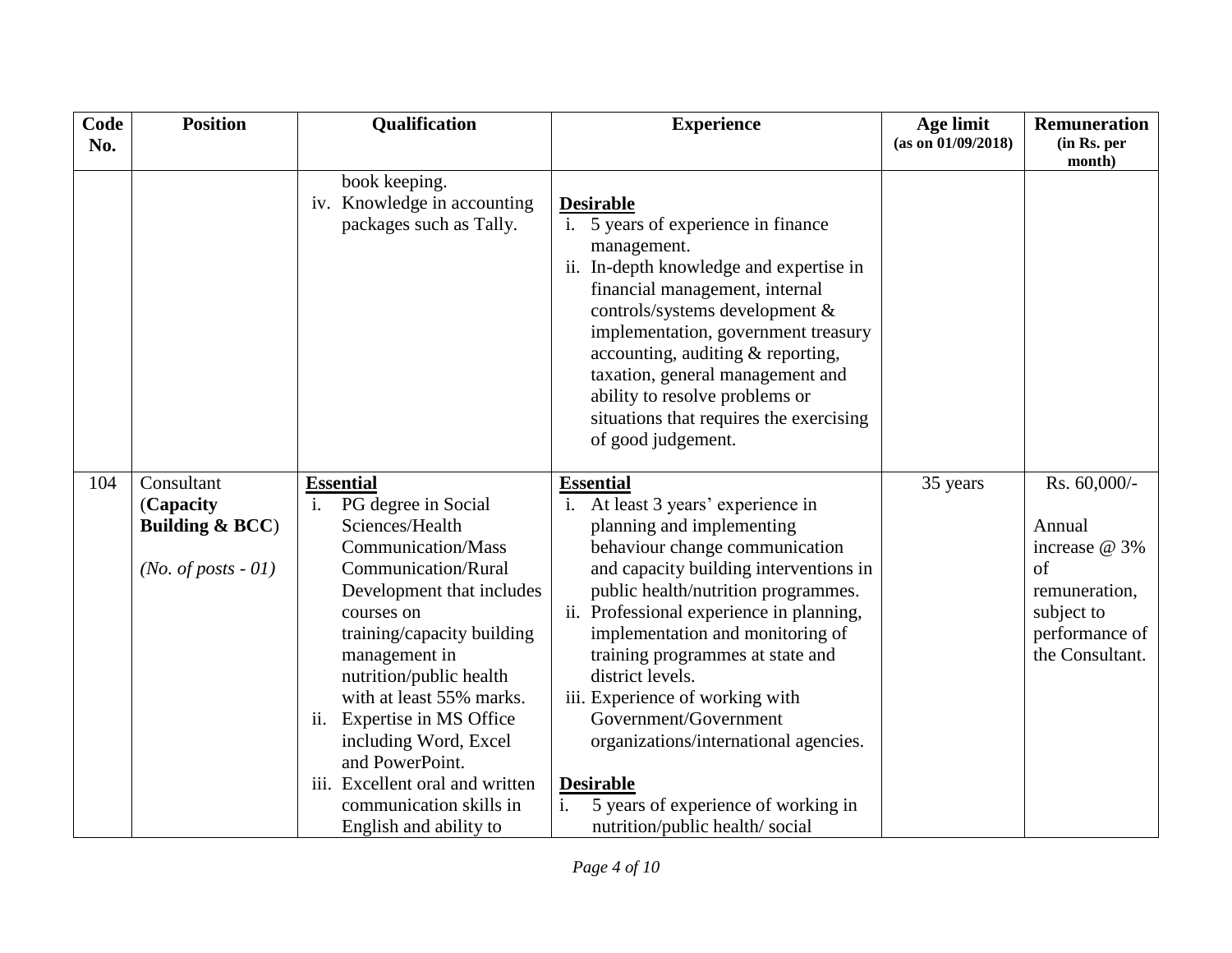| Code<br>No. | <b>Position</b>                                             | Qualification                                                                                                                                                                                                                                                                                                        | <b>Experience</b>                                                                                                                                                                                                                                                                                                                                                                                                                                                                                                 | Age limit<br>(as on 01/09/2018) | <b>Remuneration</b><br>(in Rs. per                                                                                                   |
|-------------|-------------------------------------------------------------|----------------------------------------------------------------------------------------------------------------------------------------------------------------------------------------------------------------------------------------------------------------------------------------------------------------------|-------------------------------------------------------------------------------------------------------------------------------------------------------------------------------------------------------------------------------------------------------------------------------------------------------------------------------------------------------------------------------------------------------------------------------------------------------------------------------------------------------------------|---------------------------------|--------------------------------------------------------------------------------------------------------------------------------------|
|             |                                                             | converse in local<br>language.<br><b>Desirable</b><br>i. Good knowledge and<br>understanding of public<br>health/nutrition<br>programmes.<br>ii. Knowledge of project<br>management techniques.                                                                                                                      | development programmes.                                                                                                                                                                                                                                                                                                                                                                                                                                                                                           |                                 | month)                                                                                                                               |
| 105         | Consultant<br>(Procurement)<br>( <i>No. of posts - 01</i> ) | <b>Essential</b><br>i. PG degree/Diploma in<br><b>Supply Chain Management</b><br>with MBA/MBA with<br>specialization in<br><b>Operations/Supply Chain</b><br>Management.<br>ii. Problem solving skills.<br>iii. Good oral and written<br>communication skills in<br>local language.<br>iv. Computer literacy a must. | <b>Essential</b><br>i. At least 4 years' experience in supply<br>chain management and procurement<br>planning.<br>ii. Experience of working with frontline<br>workers of Government Department<br>and training on IT/Mobiles/<br>Computer.<br><b>Desirable</b><br>i. 5 years' experience in working on<br>technology and software application<br>support.<br>ii. Proven ability to successfully handle<br>multiple tasks, specially IT and<br>Supply Chain Management, within a<br>team with attention to detail. | 35 years                        | Rs. 60,000/-<br>Annual<br>increase @ 3%<br>$\sigma$ f<br>remuneration<br>granted,<br>subject to<br>performance of<br>the Consultant. |
| 106         | Accountant<br>( <i>No. of posts - 01</i> )                  | <b>Essential</b><br>PG degree in<br>$\mathbf{i}$ .<br>Commerce/Accounting/<br>CWA-Inter/CA Inter with                                                                                                                                                                                                                | <b>Essential</b><br>At least 3 years' experience in<br>i.<br>accounting with exposure in<br>budgeting & audit, out of which 1                                                                                                                                                                                                                                                                                                                                                                                     | 30 years                        | Rs. 30,000/-<br>Annual<br>increase @ 3%                                                                                              |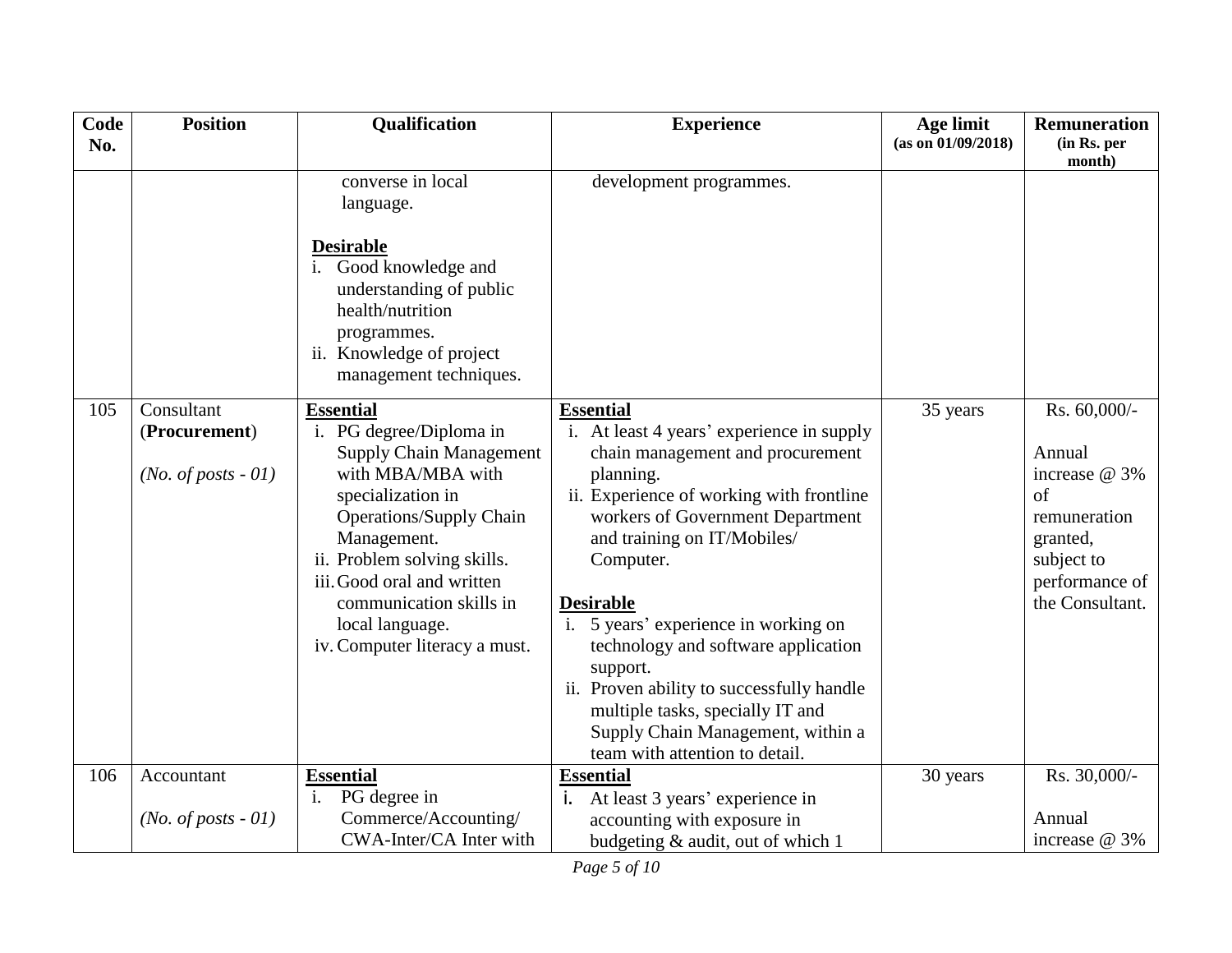| Code | <b>Position</b>       | Qualification                                        | <b>Experience</b>                                                          | Age limit          | <b>Remuneration</b>    |
|------|-----------------------|------------------------------------------------------|----------------------------------------------------------------------------|--------------------|------------------------|
| No.  |                       |                                                      |                                                                            | (as on 01/09/2018) | (in Rs. per<br>month)  |
|      |                       | at least 50% marks.<br>Expertise in MS Office<br>11. | year should be in Government/PSU.                                          |                    | of<br>remuneration     |
|      |                       | including Word, Excel and<br>PowerPoint.             | <b>Desirable</b><br>5 years' experience in accounting                      |                    | granted,<br>subject to |
|      |                       | iii. Expertise in double entry                       | with exposure in budgeting $\&$                                            |                    | performance of         |
|      |                       | book keeping and                                     | auditing.                                                                  |                    | the                    |
|      |                       | preparation of financial<br>statement.               | Knowledge of administrative system<br>ii.<br>and procedures of the Central |                    | Accountant.            |
|      |                       | iv. Knowledge in Tally or                            | Government, any accounting                                                 |                    |                        |
|      |                       | similar accounting                                   | software will be an added advantage.                                       |                    |                        |
|      |                       | packages.                                            |                                                                            |                    |                        |
| 107  | Project Associate     | <b>Essential</b>                                     | <b>Essential</b>                                                           | 30 years           | Rs. 25,000/-           |
|      |                       | <i>i.</i> Graduate in Computer                       | At least 2 years' work experience in                                       |                    |                        |
|      | $(No. of posts - 01)$ | Science or IT.                                       | the relevant field.                                                        |                    | Annual                 |
|      |                       | ii. Formal training in                               | Experience in working with<br>$\overline{11}$ .                            |                    | increase @             |
|      |                       | IT/mobile applications.                              | technology and software application                                        |                    | $3%$ of                |
|      |                       | iii. Good oral and written                           | support.                                                                   |                    | remuneration           |
|      |                       | communication skills in                              | iii. Previous experience in working with                                   |                    | subject to             |
|      |                       | local language.                                      | front line workers of Government                                           |                    | performance.           |
|      |                       | iv. Computer literacy must.                          | Department and training on<br>IT/Mobiles/Computer.                         |                    |                        |
|      |                       | <b>Desirable</b>                                     |                                                                            |                    |                        |
|      |                       | i. PG Degree in Computer                             | <b>Desirable</b>                                                           |                    |                        |
|      |                       | Science or IT with 3 years'                          | Proven ability to successfully handle                                      |                    |                        |
|      |                       | experience in application                            | multiple tasks within a team                                               |                    |                        |
|      |                       | maintenance and support.                             | environment and great attention to                                         |                    |                        |
|      |                       | ii. Problem solving skills.                          | detail.                                                                    |                    |                        |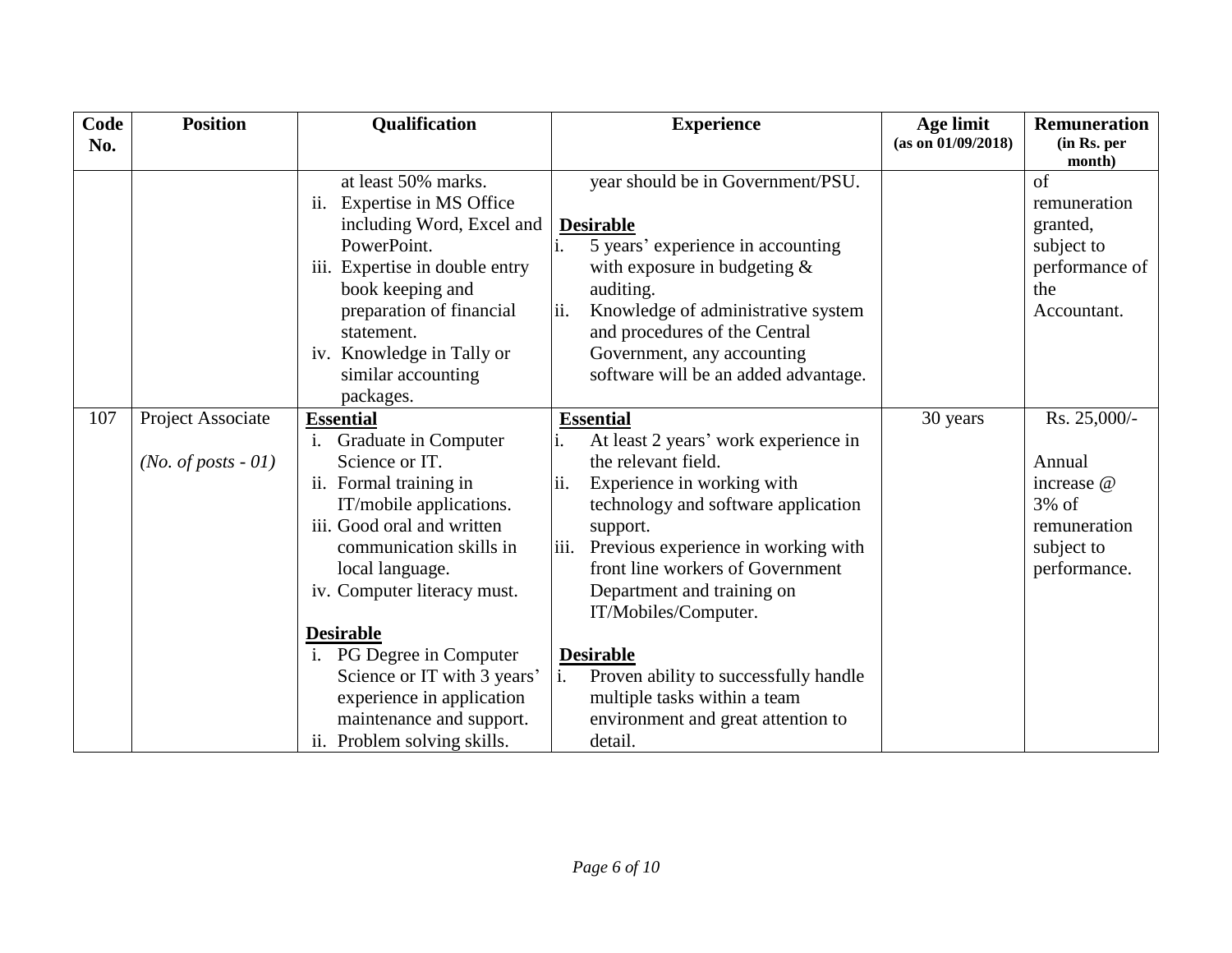## **B. District Project Management Units** *(District Headquarters of Kasargod, Kannur, Wayanad and Malappuram)*

| Code<br>No. | <b>Position</b>              | Qualification                                       | <b>Experience</b>                                           | Age limit<br>(as on 01/09/2018) | <b>Remuneration</b><br>(in Rs. per |
|-------------|------------------------------|-----------------------------------------------------|-------------------------------------------------------------|---------------------------------|------------------------------------|
|             |                              |                                                     |                                                             |                                 | month)                             |
| 201         | District                     | <b>Essential</b>                                    | <b>Essential</b>                                            | 30 years                        | Rs. 30,000/-                       |
|             | Coordinator                  | i. Graduation in Computer                           | At least 5 years' experience in                             |                                 |                                    |
|             |                              | Science or IT.                                      | application maintenance $\&$ support.                       |                                 | Annual                             |
|             |                              | ii. Good oral and written                           |                                                             |                                 | increase @                         |
|             | ( <i>No. of posts - 04</i> ) | communication skills in                             | <b>Desirable</b>                                            |                                 | $3\%$ of                           |
|             |                              | local language.                                     | 4 years' experience in application                          |                                 | remuneration,                      |
|             |                              | iii. Computer literacy must.                        | maintenance and support.                                    |                                 | subject to                         |
|             |                              | iv. Willingness to travel                           | Experience working with technology<br>ii.                   |                                 | performance.                       |
|             |                              | extensively.                                        | and software application support.                           |                                 |                                    |
|             |                              |                                                     | Proven ability to successfully handle<br>$\overline{111}$ . |                                 |                                    |
|             |                              | <b>Desirable</b>                                    | multiple tasks within a team                                |                                 |                                    |
|             |                              | i. Formal training on                               | environment.                                                |                                 |                                    |
|             |                              | IT/computer/mobile                                  |                                                             |                                 |                                    |
|             |                              | phones.                                             |                                                             |                                 |                                    |
|             |                              | ii.<br>Great attention to detail                    |                                                             |                                 |                                    |
|             |                              | and problem solving                                 |                                                             |                                 |                                    |
|             |                              | skills.                                             |                                                             |                                 |                                    |
|             |                              |                                                     |                                                             |                                 |                                    |
| 202         | <b>District Project</b>      | <b>Essential</b>                                    | <b>Essential</b>                                            | 30 years                        | Rs. 18,000/-                       |
|             | Assistant                    | <b>Graduate Degree/Post</b><br>$\mathbf{i}$ .       | Minimum 3 years work experience of                          |                                 |                                    |
|             |                              | Graduate Diploma in                                 | capacity building, with supervisory                         |                                 | Annual                             |
|             |                              | Management/Social                                   | skills.                                                     |                                 | increase @                         |
|             |                              | Sciences/Nutrition.                                 |                                                             |                                 | $3%$ of                            |
|             | (No. of posts $-04$ )        | Good oral and written<br>$\overline{\mathbf{11}}$ . | <b>Desirable</b>                                            |                                 | remuneration,                      |
|             |                              | communication skills in                             | i.<br>3 years' experience of                                |                                 | subject to                         |
|             |                              | local language and fair                             | working in social program.                                  |                                 | performance.                       |
|             |                              | skills in English.                                  |                                                             |                                 |                                    |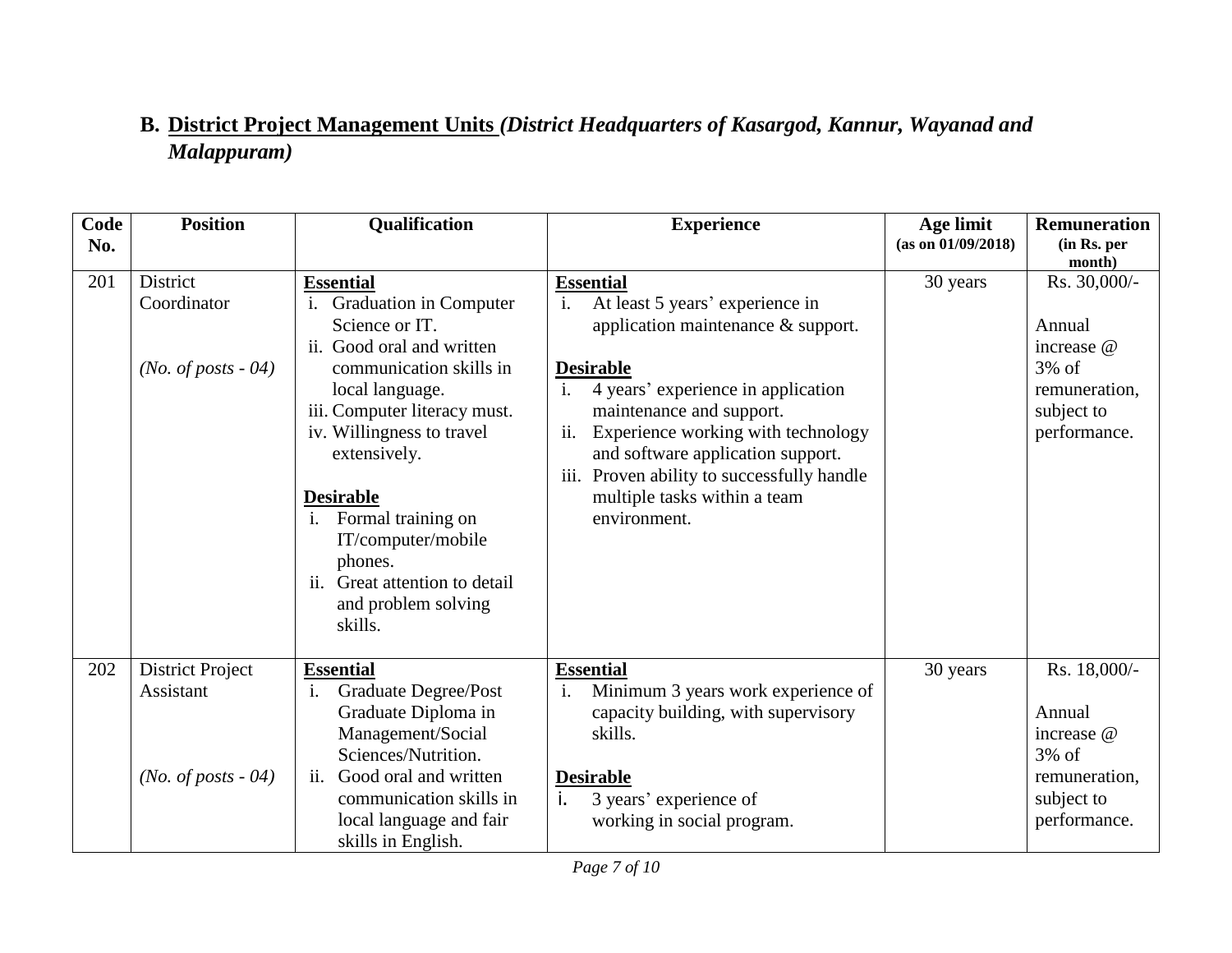| Code<br>No. | <b>Position</b> | <b>Qualification</b>                                                                                                                       |     | <b>Experience</b>                                                                                                                | Age limit<br>(as on 01/09/2018) | <b>Remuneration</b><br>(in Rs. per<br>month) |
|-------------|-----------------|--------------------------------------------------------------------------------------------------------------------------------------------|-----|----------------------------------------------------------------------------------------------------------------------------------|---------------------------------|----------------------------------------------|
|             |                 | iii. Good computer<br>skills/knowledge of<br>internet/email.<br>iv. Ability to work in a team<br>and willingness to travel<br>extensively. | ii. | Experience of working on<br>Government Programs in the social<br>sector - Health, Nutrition, Education,<br>Water and Sanitation. |                                 |                                              |

## **C. Block level (To be stationed at the block headquarters of 4 districts – Malappuram, Wayanad, Kannur and Kasargod)**

| Code<br>No. | <b>Position</b>                                   | Qualification                                                                                                                                                                                                                                                                                              | <b>Experience</b>                                                                                                                                                                                                                                                                                                                                                                    | Age limit<br>(as on 01/09/2018) | <b>Remuneration</b><br>(in Rs. per<br>month)                                                       |
|-------------|---------------------------------------------------|------------------------------------------------------------------------------------------------------------------------------------------------------------------------------------------------------------------------------------------------------------------------------------------------------------|--------------------------------------------------------------------------------------------------------------------------------------------------------------------------------------------------------------------------------------------------------------------------------------------------------------------------------------------------------------------------------------|---------------------------------|----------------------------------------------------------------------------------------------------|
| 301         | <b>Block Coordinator</b><br>$(No. of posts - 36)$ | <b>Essential</b><br>Graduation in<br>$\mathbf{1}$ .<br>Science/Engineering/<br>Technology.<br>ii. Good oral and written<br>communication skills in<br>local language.<br><b>Desirable</b><br>Formal training on<br>IT/computer/mobile<br>phones.<br>ii. Attention to detail and<br>problem solving skills. | <b>Essential</b><br>At least 3 years of experience<br>i.<br>working with technology and<br>software application support in<br>implementation of Government<br>projects.<br><b>Desirable</b><br>Worked with front line workers in<br>any Social Development Program of<br>Government.<br>ii.<br>Proven ability to successfully handle<br>multiple tasks within a team<br>environment. | 30 years                        | $Rs. 20,000/$ -<br>Annual<br>increase @<br>$3\%$ of<br>remuneration,<br>subject to<br>performance. |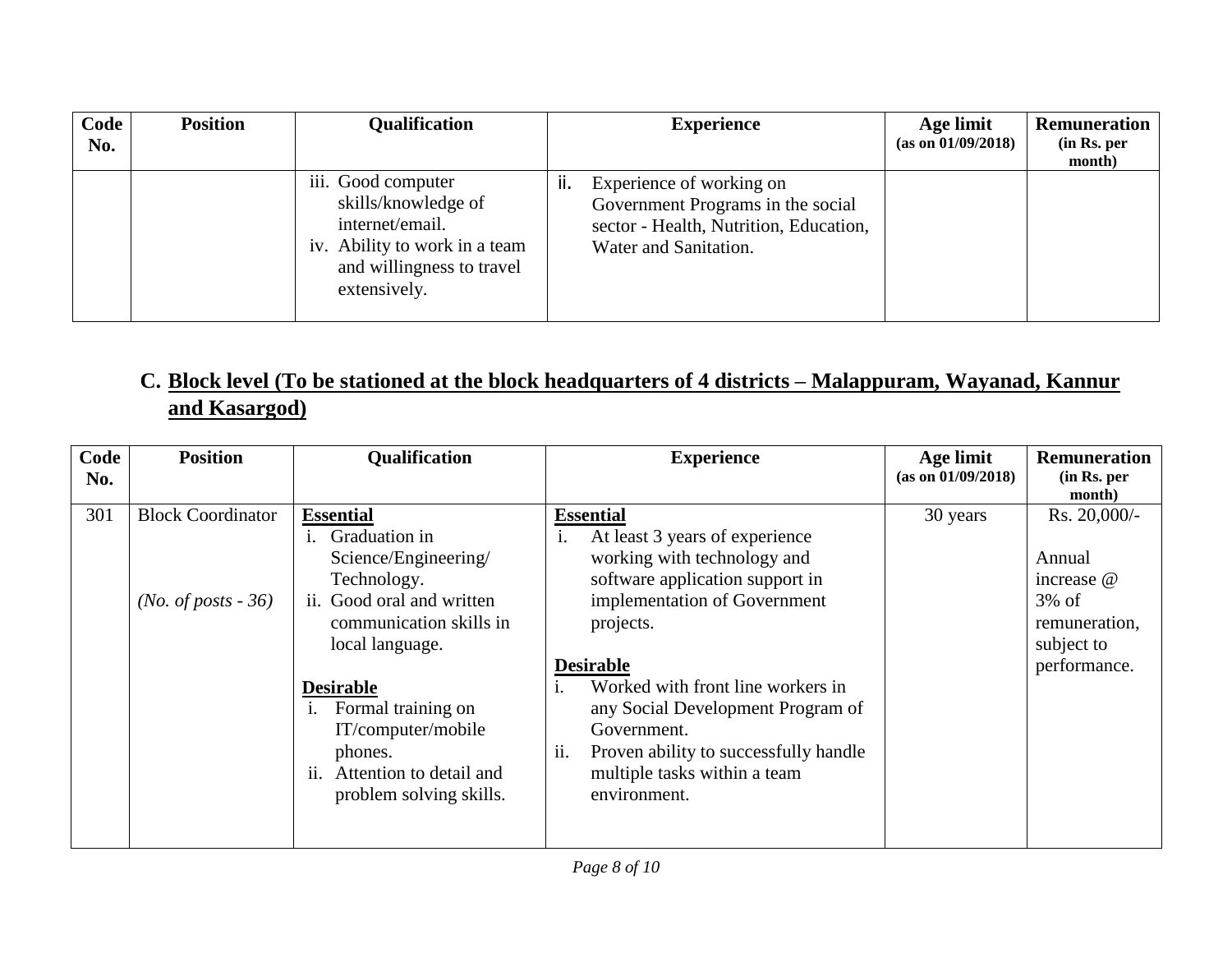| Code<br>No. | <b>Position</b>              | Qualification                | <b>Experience</b>                            | Age limit<br>(as on 01/09/2018) | <b>Remuneration</b><br>(in Rs. per |
|-------------|------------------------------|------------------------------|----------------------------------------------|---------------------------------|------------------------------------|
|             |                              |                              |                                              |                                 | month)                             |
| 302         | <b>Block Project</b>         | <b>Essential</b>             | <b>Essential</b>                             | 30 years                        | Rs. 18,000/-                       |
|             | Assistant                    | Graduation in                | At least 1 year experience of working        |                                 |                                    |
|             |                              | Science/Engineering/         | with Community/Local Government.             |                                 | Annual                             |
|             | ( <i>No. of posts - 36</i> ) | Technology.                  |                                              |                                 | increase @                         |
|             |                              | ii.<br>Good oral and written | <b>Desirable</b>                             |                                 | $3\%$ of                           |
|             |                              | communication in local       | Worked with front line workers in            |                                 | remuneration,                      |
|             |                              | language                     | any Social Development Program of            |                                 | subject to                         |
|             |                              |                              | Government.                                  |                                 | performance.                       |
|             |                              | <b>Desirable</b>             | Proven ability to successfully handle<br>ii. |                                 |                                    |
|             |                              | Attention to detail and      | multiple tasks within a team                 |                                 |                                    |
|             |                              | problem solving skills.      | environment.                                 |                                 |                                    |

#### **Note:**

- 1. The selection procedure may consist of written examination for shortlisted, if substantial applications for any posts are received.
- 2. The Degree/PG Degree/Diploma acquired through regular class room teaching alone will be acceptable. Those acquired through correspondence/contact classes etc., will be rejected. The degrees should be from a recognized University.
- 3. The experience certificate issued by private firms/organizations/NGOs should be supported by the details of salary drawn through banks for the first and last months when the candidate was engaged by the organization.
- 4. The document in original has to be produced at the time of interview of those candidates called for Interview/Group Discussion.
- 5. No TA/DA shall be paid for written test/interview/GD.
- 6. For district/block level posts, person with own two wheeler will be given weightage during interview (Documents to be produced at the time of interview, if selected).
- 7. Candidates should be willing to travel extensively and also willing to work overtime, if needed. All vacancies at the District Project Management Units are reserved for candidates from the respective District. However, if a situation arises whereby the vacancy cannot be filled by candidates within the district, candidates from adjacent districts may be considered.